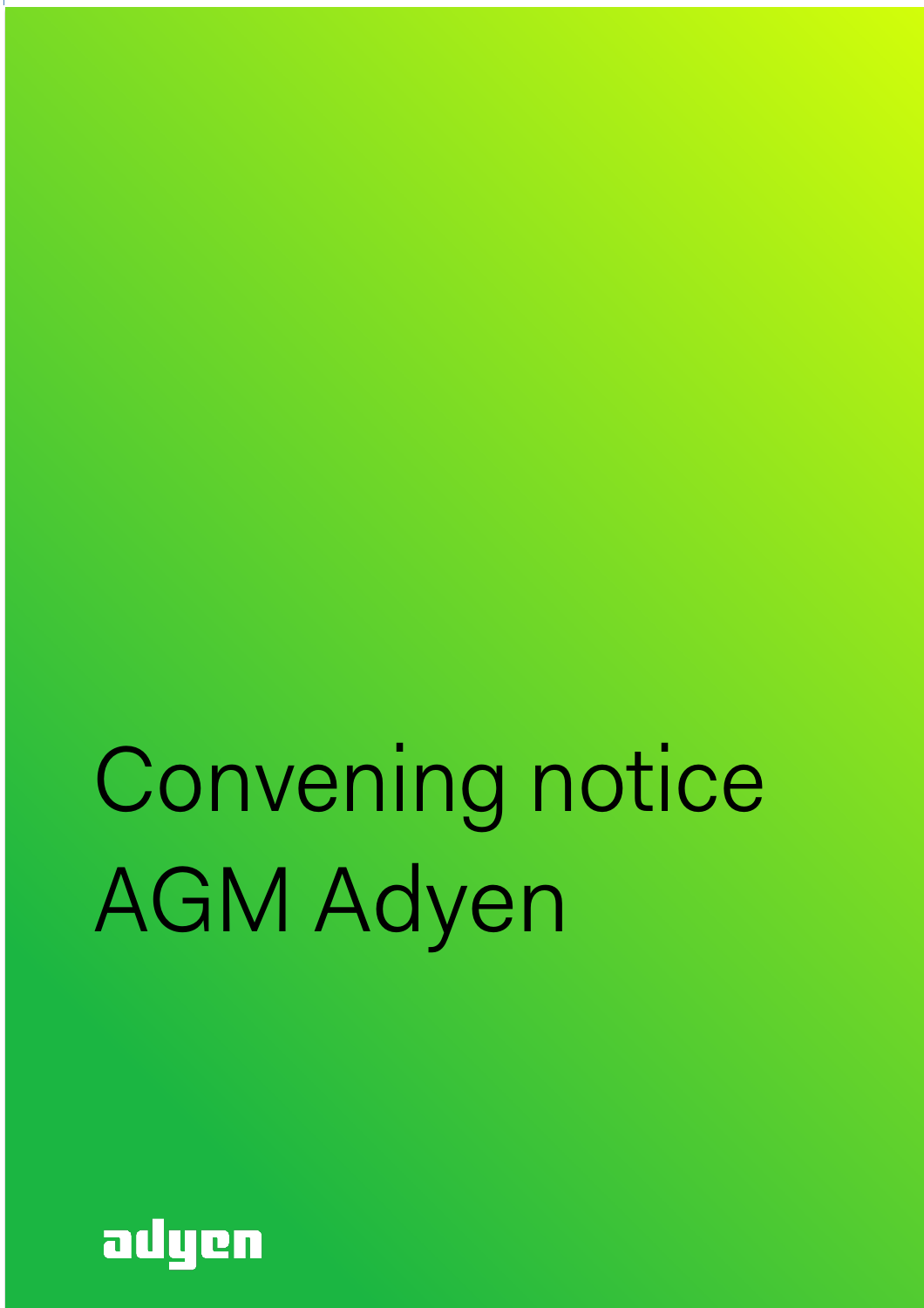# Convening notice

Adyen N.V. (the **Company** or **Adyen**) is pleased to invite its shareholders for the Annual General Meeting (**General Meeting**) to be held at the Hilton Double Tree Hotel, Oosterdoksstraat 4, (1011DK) Amsterdam on 26 May 2020 at 10.00 hours CEST.

Adyen will announce that this Hybrid General Meeting will be converted into a fully Virtual General Meeting as soon as the emergency Bill on fully virtual General Meetings is adopted by the Dutch Parliament and such Bill is effective. Adyen is closely monitoring the situation and shareholders are advised to regularly check www.adyen.com/ir for updates until the date of the General Meeting. Adyen encourages its shareholders to make use of the possibility to give a voting instruction in advance of the General Meeting. Further, shareholders will have the possibility to ask questions (i) during the General Meeting and (ii) prior to the General Meeting by submitting questions up to 72 hours prior to the General Meeting (for further information, please see section "Additional information" below).

# **Agenda and explanatory notes**

- 1. Opening and announcements
- 2. Annual report; Management Board remuneration; Supervisory Board remuneration; adoption of the annual accounts; dividend policy; determination of dividend; Remuneration policy; Remuneration Supervisory Board.
	- (a) Annual report *(discussion item)*

Discussion of the Management Board report and the Supervisory Board report for the past financial year. The Management Board will give a presentation on the performance of the Company in 2019. Furthermore, the Supervisory Board report and Accountant Statements will be discussed.

(b) Remuneration report over the year 2019 *(advisory voting item)*

Discussion of the remuneration report over the year 2019 including the Management Board and Supervisory Board's remuneration for the past financial year. Please refer to the remuneration report for the financial year 2019 included in our annual report on page 69, as published on our website.

(c) Adoption of the annual accounts (*voting item*)

It is proposed to adopt the annual accounts for the financial year 2019 as drawn up by the Management Board and signed by the Management Board and the Supervisory Board. PricewaterhouseCoopers N.V. (PwC) has audited the annual accounts and has issued an unqualified auditor's report.

(d) Dividend policy and reservation of profits (*discussion item*)

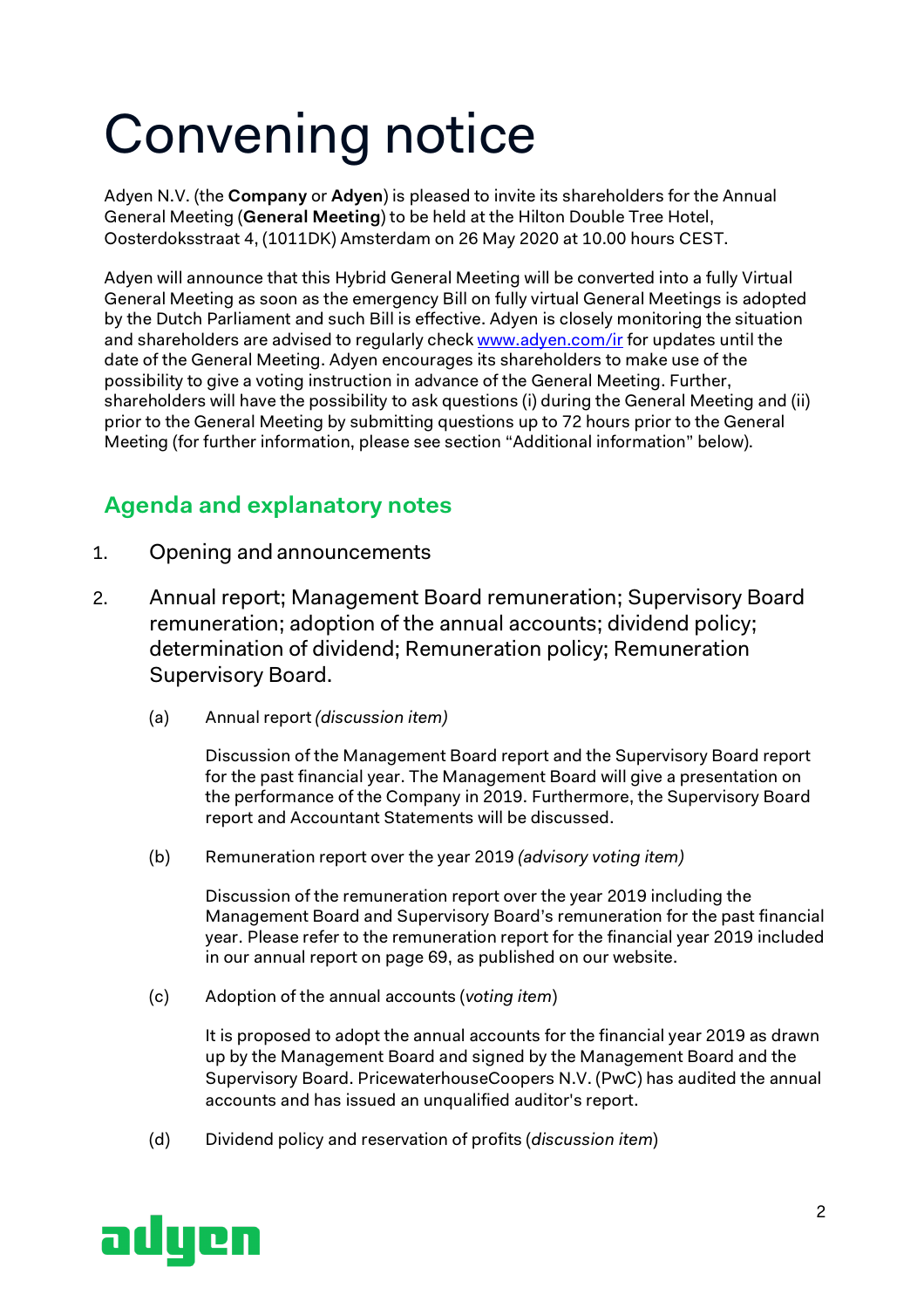Discussion of the policy on dividend, reservations and distributions. Please refer to the dividend policy published on the Company's website, as further referred to on page 106 of the annual report for the financial year 2019. In accordance with the Articles of Association of the Company, the Management Board, with the approval of the Supervisory Board, decided to allocate the profits for the financial year 2019 to the reserves of the Company.

(e) Remuneration policy *(voting item)*

Following the implementation of the Shareholders Rights Directive II in Dutch law, it is proposed to approve a new remuneration policy for the Management Board and a new remuneration policy for the Supervisory Board.

(f) Remuneration Supervisory Board *(voting item)*

With due observance of the proposed new remuneration policy for the Supervisory Board and the executive remuneration benchmark in The Netherlands, it is proposed to increase the remuneration for Supervisory Board members, by introducing separate committee fees for both the Audit Committee and the Nomination & Remuneration Committee. The proposal is to introduce a fee of EUR 10,000 for the Audit Committee members, and EUR 15,000 for the chairman of the Audit Committee. For the Nomination and Remuneration Committee the proposal is to introduce a fee of EUR 7,000 for members, and EUR 10,000 for the chairman. This results in below total direct compensation proposals for each of the individual Supervisory Board members:

- § Piero Overmars EUR 97,000
- § Delfin Rueda EUR 75,000
- § Joep van Beurden EUR 70,000
- § Pamela Joseph EUR 77,000

These proposals will be effective after approval of the General Meeting.

# 3. Discharge of Management Board members *(voting item)*

It is proposed to discharge the members of the Management Board (in 2019 being Pieter van der Does (CEO), Arnout Schuijff (CTO), Ingo Uytdehaage (CFO), Joop Wijn (CSRO), Roelant Prins (CCO) and Sam Halse (COO)) from liability in respect of the performance of their management duties to the extent that such performance is apparent from the annual accounts for the financial year 2019 or has been otherwise disclosed to the General Meeting before the resolution is adopted. For the avoidance of doubt, discharge of liability for management duties performed in the financial year 2020 by members of the Management Board who resigned in 2020 (being Joop Wijn (CSRO) and Sam Halse (COO)) will be up for discharge in the Annual General Meeting of 2021.

# 4. Discharge of Supervisory Board members *(voting item)*

It is proposed to discharge the members of the Supervisory Board (in 2019 being Piero Overmars, Delfin Rueda, Joep van Beurden and Pamela Joseph) from liability in respect of the performance of their supervisory duties to the

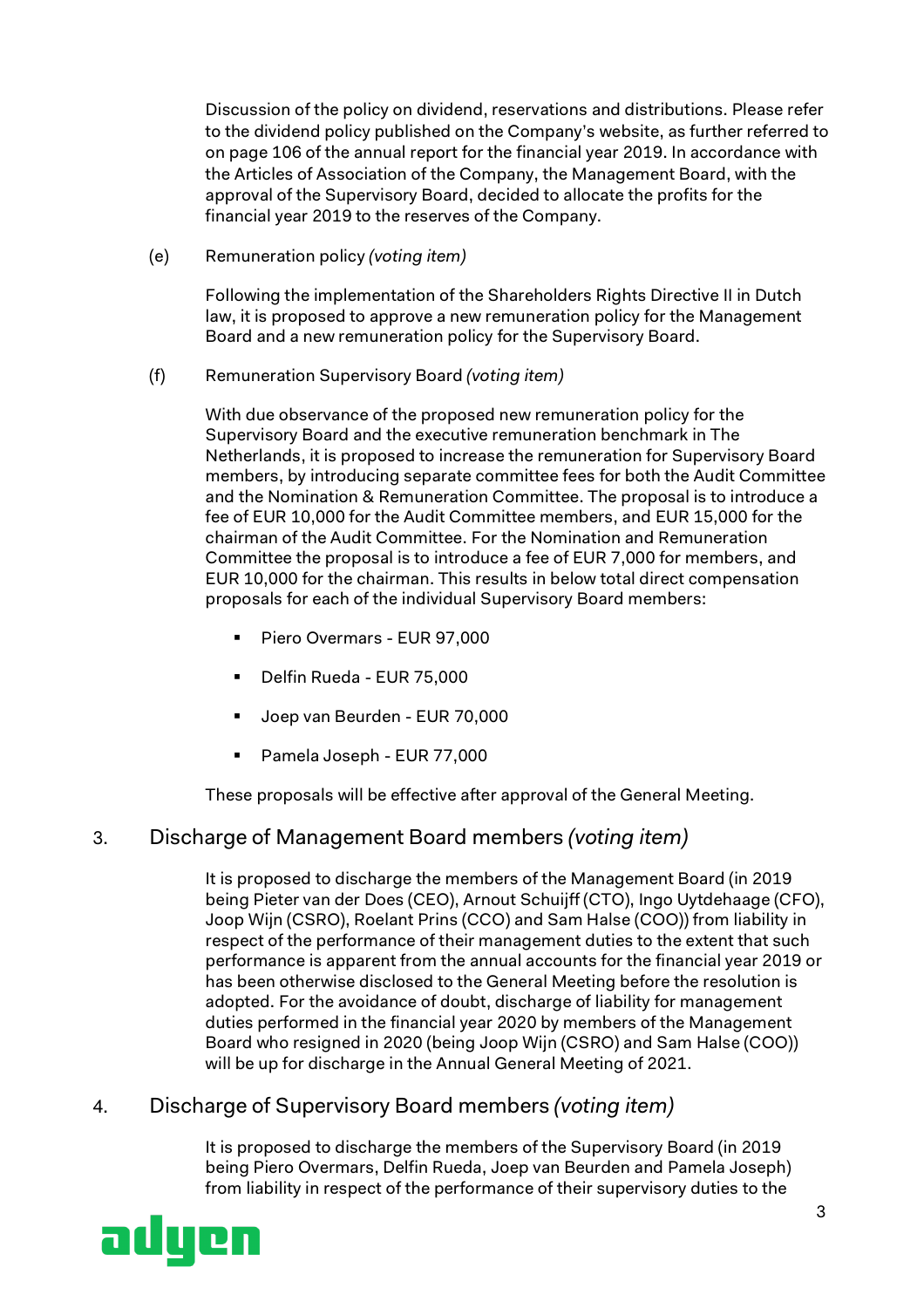extent that such performance is apparent from the annual accounts for the financial year 2019 or has been otherwise disclosed to the General Meeting before the resolution is adopted.

# 5. Proposal reappointment Piero Overmars as member and chairman of the Supervisory Board (*voting item*)

The period for which Piero Overmars is appointed as member and chairman of the Supervisory Board ends on 20 January 2021. In accordance with the Articles of Association of the Company, the Supervisory Board proposes to reappoint Piero Overmars as member and chairman of the Supervisory Board with effect as from the moment his current appointment period ends, being on 20 January 2021. The reappointment will be for a period of four (4) years.

Piero Overmars (1964) is a Dutch citizen. Piero serves as a member of the Supervisory Boards of Amsterdam UMC and Dura Vermeer Groep N.V. Previously, he served as a member of the Management Board of Randstad Beheer B.V. and was chairman of the Supervisory Boards of Nutreco and SNS Reaal. He also served as president of the Nyenrode Foundation, following an extensive career at ABN Amro that culminated in a Board member position. Piero Overmars holds an MBA from Nyenrode Business University.

Piero has assisted Adyen in the establishment of its Supervisory Board in 2017 and has subsequently served on the Supervisory Board of Adyen as chairman. Piero will continue to chair Adyen's Supervisory Board, if reappointed.

The Supervisory Board proposes to reappoint Piero as a Supervisory Board member and chairman of the Company in view of his extensive experience managing financial institutions. Piero's knowledge and experience are of great value to Adyen.

The proposed reappointment takes the Supervisory Board Profile and Equal Opportunity Policy into account. Piero is independent, as defined in the Dutch Corporate Governance Code. The reappointment does not require the approval of the Dutch Central Bank (*De Nederlandsche Bank*) in this respect.

# 6. Authority to issue shares (*voting item*)

It is proposed to renew the authority of the Management Board, subject to the Supervisory Board's approval, to issue ordinary shares or to grant rights to subscribe for ordinary shares for a period of 18 months from the date of this General Meeting up to 10% of the total number of shares issued at the time of the General Meeting for any purposes.

# 7. Authority to restrict or exclude pre-emptive rights (*voting item*)

It is proposed to renew the authority of the Management Board, subject to the Supervisory Board's approval, to restrict or exclude applicable pre-emptive rights when issuing ordinary shares or granting rights to subscribe for ordinary shares as set out in item 6 above for a period of 18 months from the date of this General Meeting.

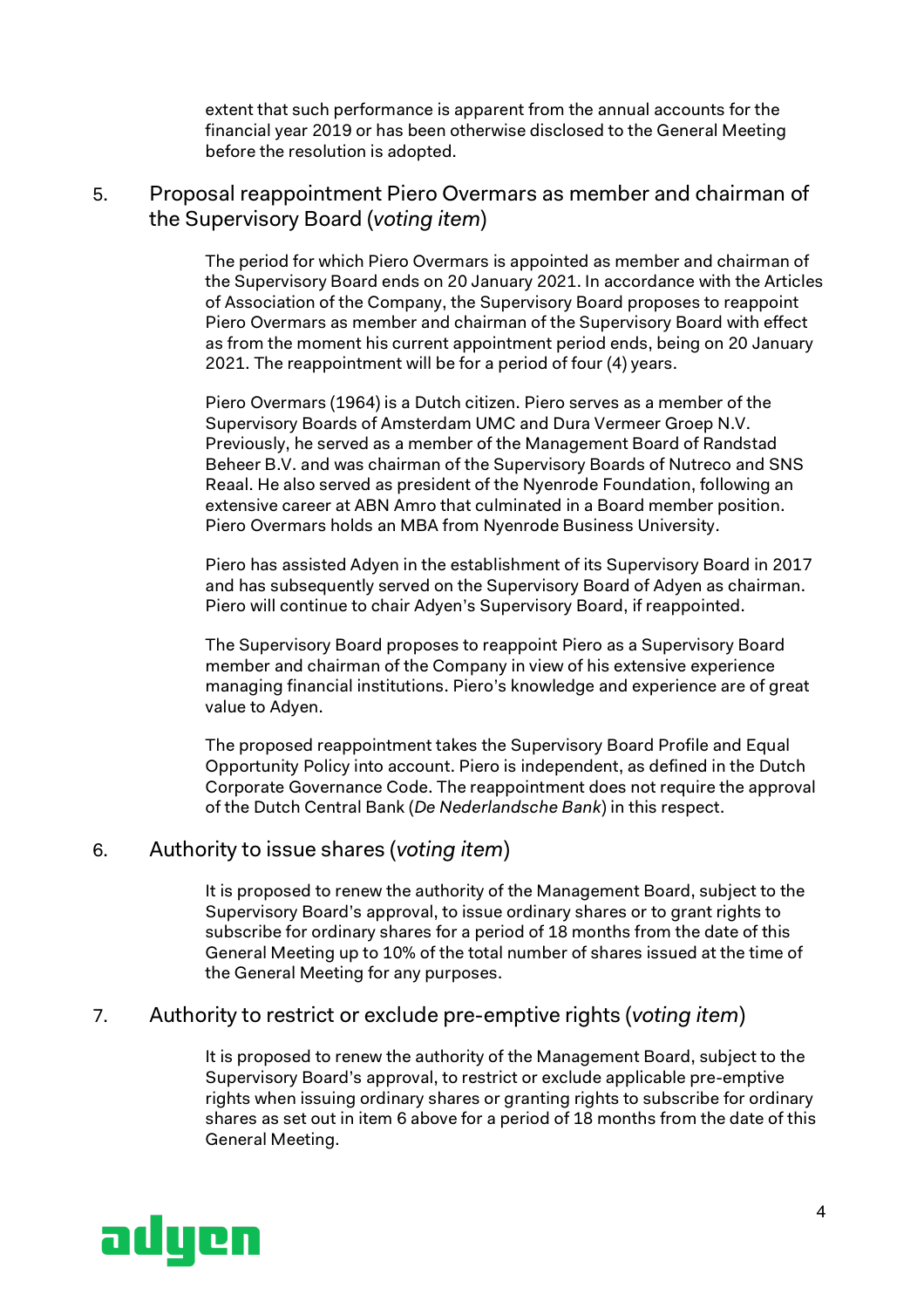Once this authorization is approved, this will replace the current authorization. Once approved, the authorization cannot be revoked.

# 8. Authority to acquire own shares (*voting item*)

It is proposed to renew the authority of the Management Board to acquire shares in the capital of the Company, either through purchase on a stock exchange or otherwise. The authority will apply for a period of 18 months from the date of this General Meeting, under the following conditions:

- (i) up to 10% of the total number of shares issued at the time of the General Meeting;
- (ii) provided that the Company will not hold more shares in stock than 10% of the issued share capital; and
- (iii) at a price (excluding expenses) not less than the nominal value of the shares and not higher than the opening price on Euronext Amsterdam on the day of repurchase plus 10%.

Once this authorization is approved, this will replace the current authorization. Once approved, the authorization cannot be revoked.

# 9. Auditor (*voting item*)

In accordance with the recommendations of the Audit Committee, the Supervisory Board proposes to reappoint PwC as external auditor of the Company for the current financial year.

10. Any other business and closing

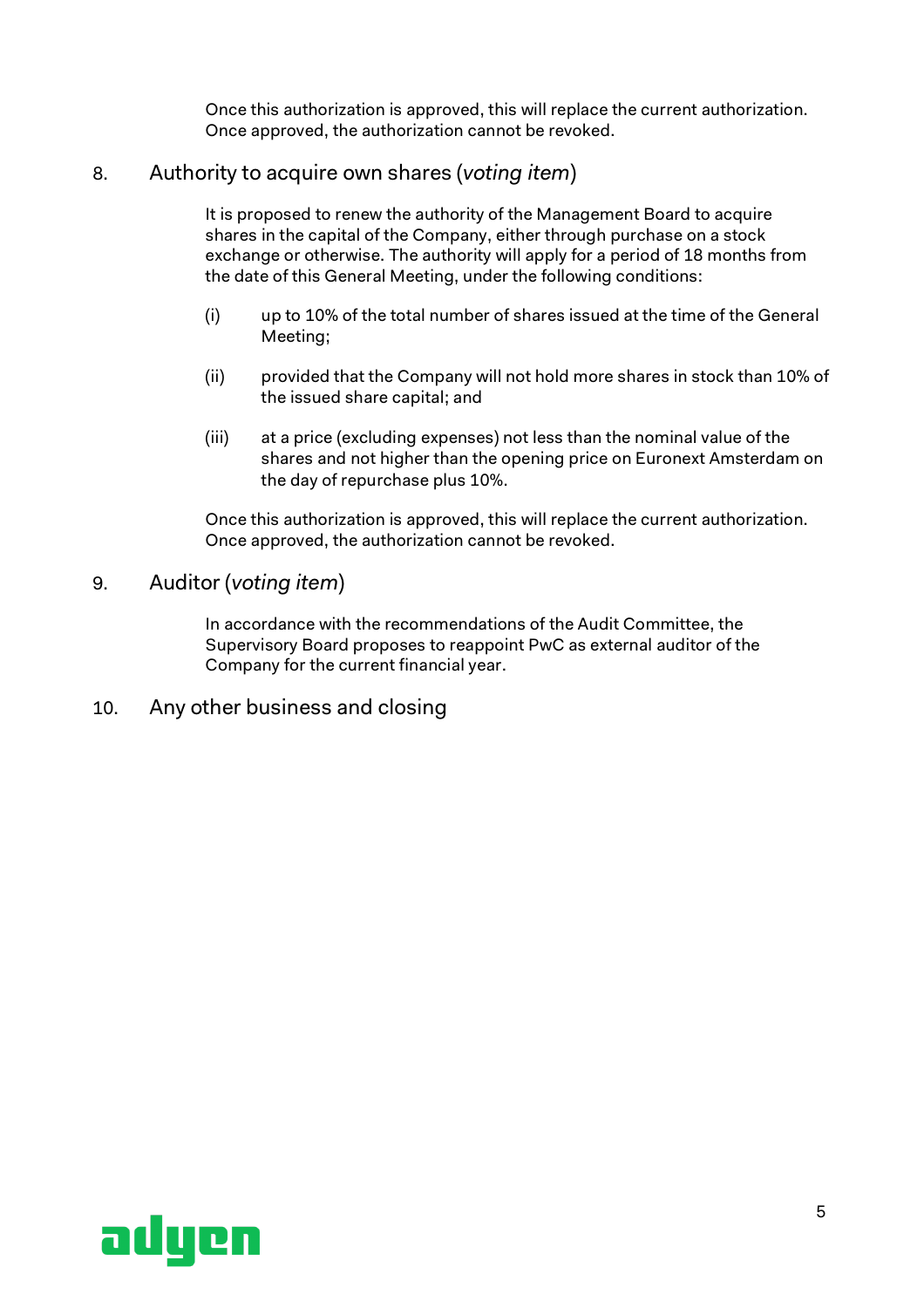# **Additional information**

The agenda with explanatory notes and the instructions for attendance at the General Meeting will be available on the Company's website (www.adyen.com/ir). The information mentioned can be obtained free of charge via the Company or via ABN AMRO Bank N.V., at the addresses stated below.

# **Addresses**

Adyen N.V. Investor Relations Simon Carmiggeltstraat 6-50 1011 DJ Amsterdam The Netherlands

E-mail:ir@adyen.com

ABN AMRO Bank N.V. Visiting address: Postal address: 1082 PPAmsterdam 1000 EAAmsterdam The Netherlands The Netherlands

GustavMahlerlaan 10 P.O.Box 283(HQ7212)

E-mail: ava@nl.abnamro.com

# **COVID-19 impact**

It is uncertain how the coronavirus disease outbreak (and local and/or governmental responses thereto) will further impact the General Meeting. Adyen has noted the press release dated 3 April 2020 of the Dutch Government and the emergency Bill and explanatory memorandum that have been published on 8 April 2020 and are presented to the House of Representatives (*Tweede Kamer*) of the Dutch Parliament, announcing temporary legislative measures that may be enacted before the date of the General Meeting. This legislation may enable Dutch companies, amongst others, to have a shareholders meeting that can only be held virtually (without attendance by shareholders in person). Adyen has chosen to convene the General Meeting as Hybrid Annual General Meeting in order for it to be converted into a fully virtual Annual General Meeting as soon as the aforementioned Bill is adopted by Dutch Parliament and is effective. Adyen will inform its shareholders accordingly. Adyen may take any other precautionary measures to ensure an orderly meeting and to protect the health and safety of all participants in the General Meeting as much as possible.Adyen is closely monitoring the situation and shareholders are advised to regularly check www.adyen.com/ir for updates until the date of the meeting.

# **Virtual attendance of the AGM**

Adyen wishes to assist its shareholders to attend its General Meeting virtually by providing an adequate opportunity to follow and participate to the proceedings of the meeting and to vote electronically and real time during the meeting. Shareholders can attend, participate and vote at the meeting on all resolutions via the internet, therefore online and remote with their own smartphone, tablet or personal computer. The option of virtual attendance will not be available if a shareholder's intermediary does not support online voting. Prior to the General Meeting, shareholders can send their questions to *ir@adyen.com*. There is also a possibility to submit

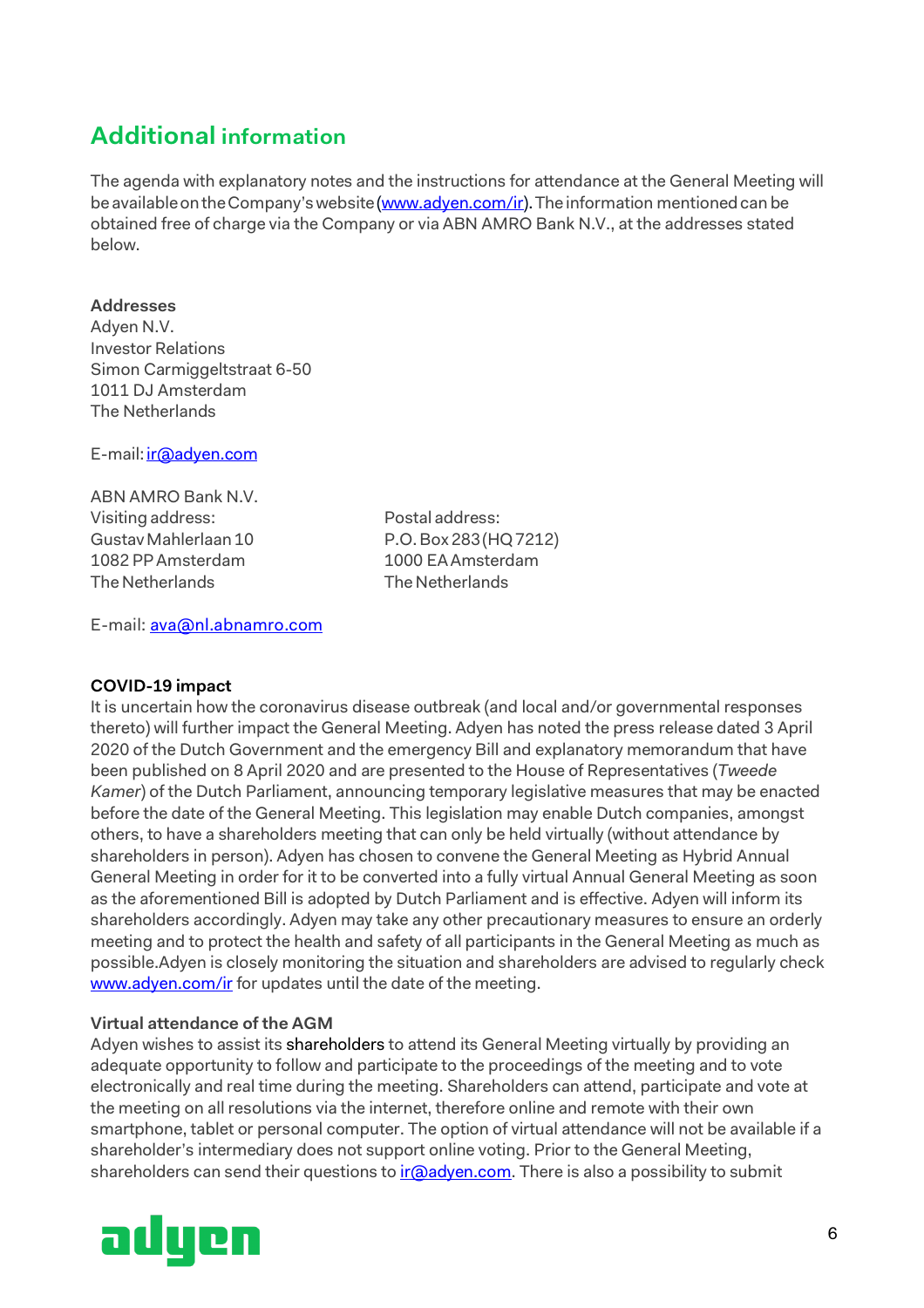questions during the General Meeting, as described in Adyen's Policy regarding the Hybrid General Meeting of Shareholders.

Upon registration (see section "Registration") to vote virtually, a shareholder will receive an email with a link via www.abnamro.com/evoting to login to the Adyen online voting platform. After successful login and confirmation of the login via two-factor authentication (by SMS verification), the shareholder is automatically logged into the meeting. Further instructions may be provided via www.abnamro.com/evoting and/or the Adyen online voting platform.

You will be able to log in for virtual admission to the meeting on 26 May 2020 via www.abnamro.com/evoting from 09.30 hours (CEST) until the commencement of the meeting at 10.00 hours (CEST). You must log in and complete the admission procedure for the meeting before 10.00 hours (CEST). After this time, registration is no longer possible. Shareholders who log in afterwards will only have access to the live stream to follow the meeting, but will not be able to vote nor to ask questions during the meeting.

Minimum requirements to the devices and systems that can be used for virtual participation, as well as an overview of Q&A's regarding online voting and Adyen's Policy regarding the Hybrid General Meeting of Shareholders, can be found at www.adyen.com/ir.

Virtual participation entails certain risks, as described in Adyen's Policy regarding the Hybrid General Meeting of Shareholders. If you wish to avoid such risks you should choose to attend the meeting in person or by proxy.

# **Record Date**

A person who is registered as a shareholder of the Company on 28 April 2020 after close of trading and processing of all settlements (the **Record Date**) and has timely registered (as described below) will be considered as having the right to vote and attend the General Meeting. The administration of the relevant financial intermediary under the Dutch Securities Giro Transfer Act (*Wet giraal effectenverkeer*) shall be consulted to determine which persons are deemed to be registered shareholders of the Company as per the Record Date.

# **Registration**

Shareholders who wish to attend the meeting are required to notify ABN AMRO Bank N.V. through their financial intermediary. Notification via the financial intermediary can take place as of 29 April 2020, however no later than 17.00 hours CEST on 19 May 2020. Shareholders can also register themselves via www.abnamro.com/evoting. In all circumstances, the intermediary will need to issue astatement via www.abnamro.com/intermediary, no later than 12.00 hours CEST on 20 May 2020, stating that the shares were registered in the name of the holder thereof on the Record Date whereupon the holder will receive a proof of registration which will also serve as an admission ticket for the meeting. In addition, the intermediaries are requested to include the full address details of the relevant ultimate beneficial holders in order to be able to verify the shareholding on the Record Date in an efficient manner.

## **Voting by proxy**

A shareholder who chooses to be represented shall, in addition to registering for the meeting as described above, send in a signed proxy instrument separately. A standard written proxy is available on www.adyen.com/ir or can be obtained via ABN AMRO Bank N.V. The duly signed proxy instrument needs to be received on 19 May 2020 by 17.00 hours CEST at the following address by mail or e-mail: